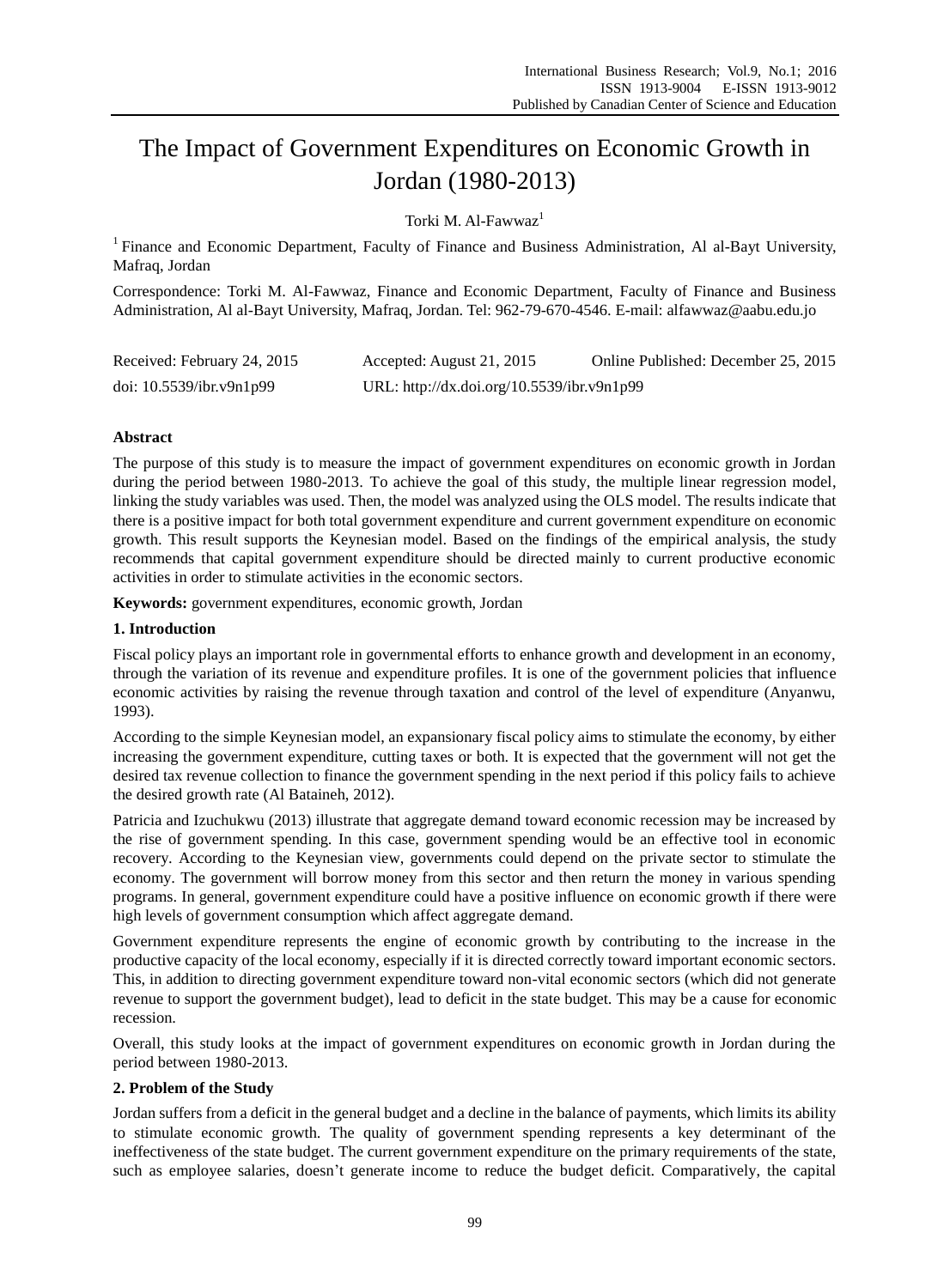government expenditure used on investment projects leads to increased state revenue. If the budget deficit continues, the state will resort to reducing its expenditures in order to alleviate debt and obligations. This could lead to a decline in economic conditions.

## **3. Objectives of the Study**

This paper aims to achieve the following purposes:

1) Determine the impact of total government expenditure on economic growth in Jordan during the period between 1980 and 2013.

2) Determine the impact of capital government expenditure on economic growth in Jordan during the period between 1980 and 2013.

3) Determine the impact of current government expenditure on economic growth in Jordan during the period between 1980 and 2013.

#### **4. Hypothesis of the Study**

Ha1: There is a significant positive impact for the total government expenditure on economic growth in Jordan.

Ha2: There is a significant positive impact for the capital government expenditure on economic growth in Jordan.

Ha3: There is a significant positive impact for the current government expenditure on economic growth in Jordan.

#### **5. Literature Review**

Numerous studies have been conducted to investigate the relationship between government spending and economic growth. This section discusses some literature on the linkage between government expenditure and economic growth.

Abu-Eideh (2015) examined the causal relationship between public expenditure and the GDP growth in Palestine during the period between 1994 and 2013. The results revealed that there is a long-running relationship between public expenditure and GDP growth. It was also found that public expenditure and GDP have a cause and effect relationship with each other.

Olulu et al. (2014) investigated the empirical relationship between government expenditure and economic growth in Nigeria through the period between 1980 and 2010. The results indicated that there is an inverse relationship between government expenditure and economic growth in Nigeria. The results also revealed that government expenditure in Nigeria could increase foreign and local investments.

Torruam et al. (2014) used co-integration analysis to find the impact of public expenditure on tertiary education and economic growth in Nigeria during the period between 1990 and 2011. This study used time series data, with the results indicating that public expenditure has a positive impact on each of tertiary education and economic growth in Nigeria.

Gemmell et al. (2014) examined the long-running relationship between GDP and changes in total government expenditure for a sample of OECD countries through the period between 1970 and 2011. The results indicate a positive relationship in the long run between public expenditure and both tertiary education and economic growth in Nigeria.

Al-Shatti (2014) attempted to find the impact of public expenditure on economic growth in Jordan during the period between1993 and 2013. The results showed a statistically significant impact of current expenses and capital expenditure on economic growth in Jordan.

Chinweoke et al. (2014) explained the relationship between government expenditure and economic growth in Nigeria through the period between 1992-2011.

The results indicated that there is a positive impact of the federal government expenditure on economic growth in Nigeria, but this impact was insignificant.

Alshahrani and Alsadiq (2014) examined the impact of different types of government expenditures on economic growth in Saudi Arabia during the period between 1969 and 2010. The results revealed that there is a positive impact on economic growth in Saudi Arabia in the following areas: private domestic investments, public investments, healthcare expenditure, openness to trade and spending in the housing sector.

Musaba et al. (2013) investigated the impact of government sectoral expenditure on economic growth in Malawi using time series data during the period between 1980 and 2007. The immediate results indicated that there is no significant relationship between government sectoral expenditure and economic growth, while the long-term results revealed a significant positive relationship between economic growth and expenditure on agriculture and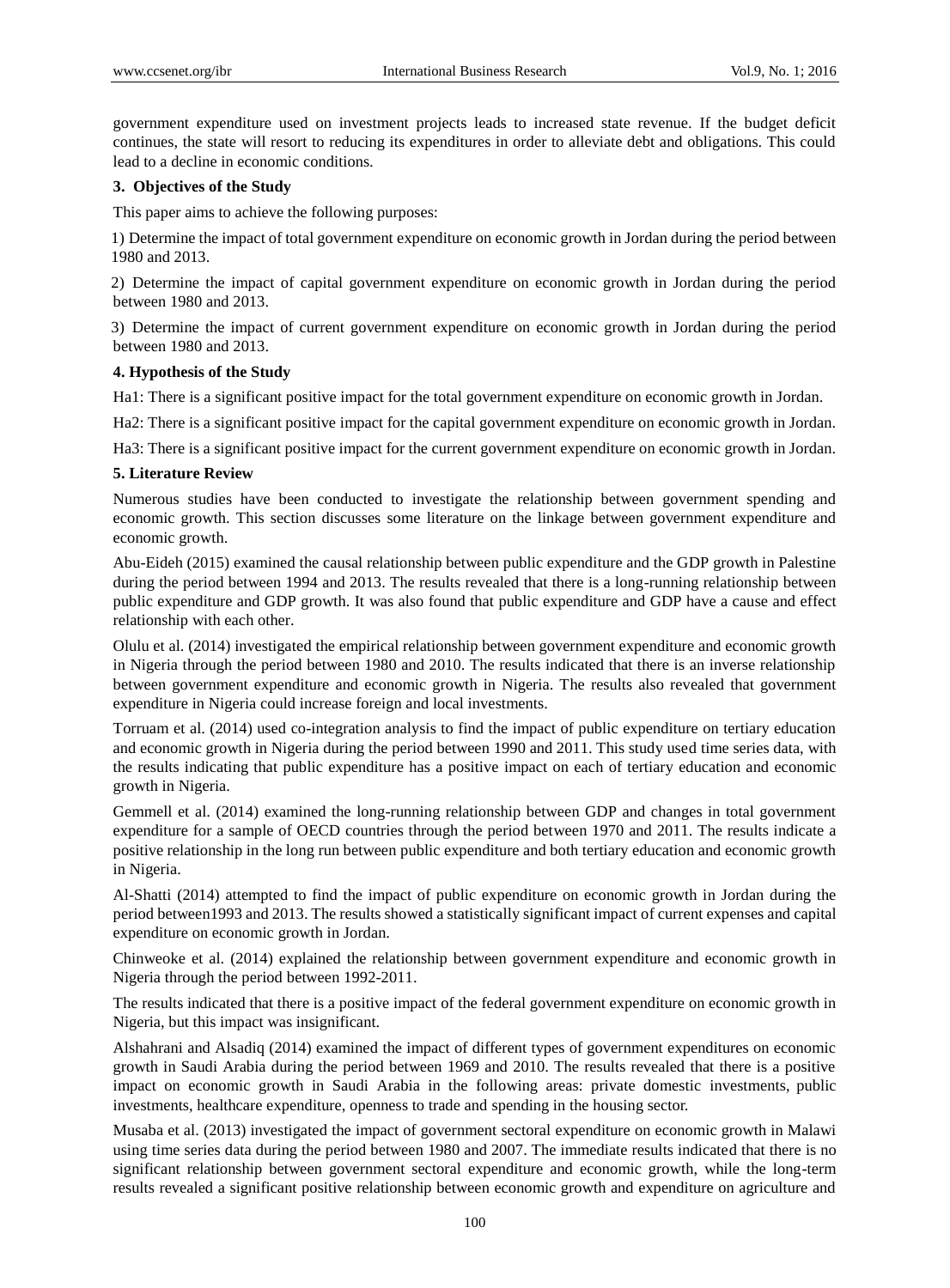defense. However, the relationship between economic growth and expenditures on education, health, social protection transportation and communication was negative.

Al-Bataineh (2012) examined the relationship between government expenditure and economic growth in Jordan using time series data for the period between1990 and 2010. The study revealed that there is a positive impact of the government expenditure at the aggregate level on economic growth, while payment does not have any impact on economic growth in Jordan.

Al-Qaisi (2012) investigated the impact of general expenditures on economic changes in Jordan during the period between 1970 and 2009. To achieve the objective of the study, different linear models were applied. The results showed negative effects of governmental expenditures on deficit in the public budget, internal debt and external debt. Also, the results illustrated that there is a positive relationship between capital expenditure, current expenditures, and gross domestic product.

Olabisi and Funlayo (2012) examined the relationship between the composition of public expenditure and economic growth in Nigeria during the period between 1960 and 2008.

The results indicated that public expenditure on education has a negative impact on economic growth, because of the high rate of rent in the country and the rise in unemployment.

Al-Mazrouei and Nejmeh (2012) examined the impact of public expenditure on gross domestic product in the United Arab Emirates in the period between 1990 and 2009. Three regression models have been built to achieve the goal of the study. Regression analysis results showed a positive impact of public expenditure on gross domestic product in the UAE.

Mohammadi and Maleki (2012) investigated the effect of governmental expenditure composition on the economic development of economic cooperation organization countries (ECO) during the period between 1995 and 2009. The results revealed that health expenditure by governments have statistically negative effects on the economic development, while educational expenditures by governments, as well as defense expenditures have positive effects on the economic development of ECO countries.

Yilgör et al. (2012) studied the effect of public expenditure on economic growth in Turkey during the period between 1980 and 2010.

The results showed that there is a one-way causal relationship from current, transfer, and total expenditures to economic growth in Turkey.

Dandan (2011) examined the impact of governmental expenditure on economic growth in Jordan during the period between1990 and 2006. By applying different regression models, the study found that governmental expenditure has a positive impact on economic growth in Jordan.

Features of the study

This study is distinct from other studies, because it addresses the impact of current government expenditure and capital government expenditure on economic growth in Jordan, as well as the impact of total government expenditure on economic growth. In addition, the study period is longer compared to those considered in other domestic and foreign studies.

#### **6. Theories of Public Expenditure and Economic Growth**

The economic literature, especially macroeconomic models, ensures the existence of a relationship between government expenditure and GDP. This relationship has gained much attention from economists and researchers for many decades and has been a subject of intense controversy. There are two opposing views about the nature of this relationship (Al- Ghalepi, 2011).

1) The Wagner's Law/Theory of Increasing State Activities

The German economist Adolf Wagner is the principal theorist of this law. In 1982, he was the first one who noted the relationship between economic growth and government expenditure. He formulated a law which was called "the continued expansion for the government activity". That law determined that government expenditure grows continuously, in its absolute or relative size, by the development achieved in the community. This means that there is a need to increase state expenditures, according to the following three reasons identified by Wagner (Bird, 1971).

a) The demand for public goods is growing with the high rates of industrialization, and the public sector is expanding in order to ensure the efficiency of economic performance.

b) The results of economic development lead to the expansion of cultural services, social care and education,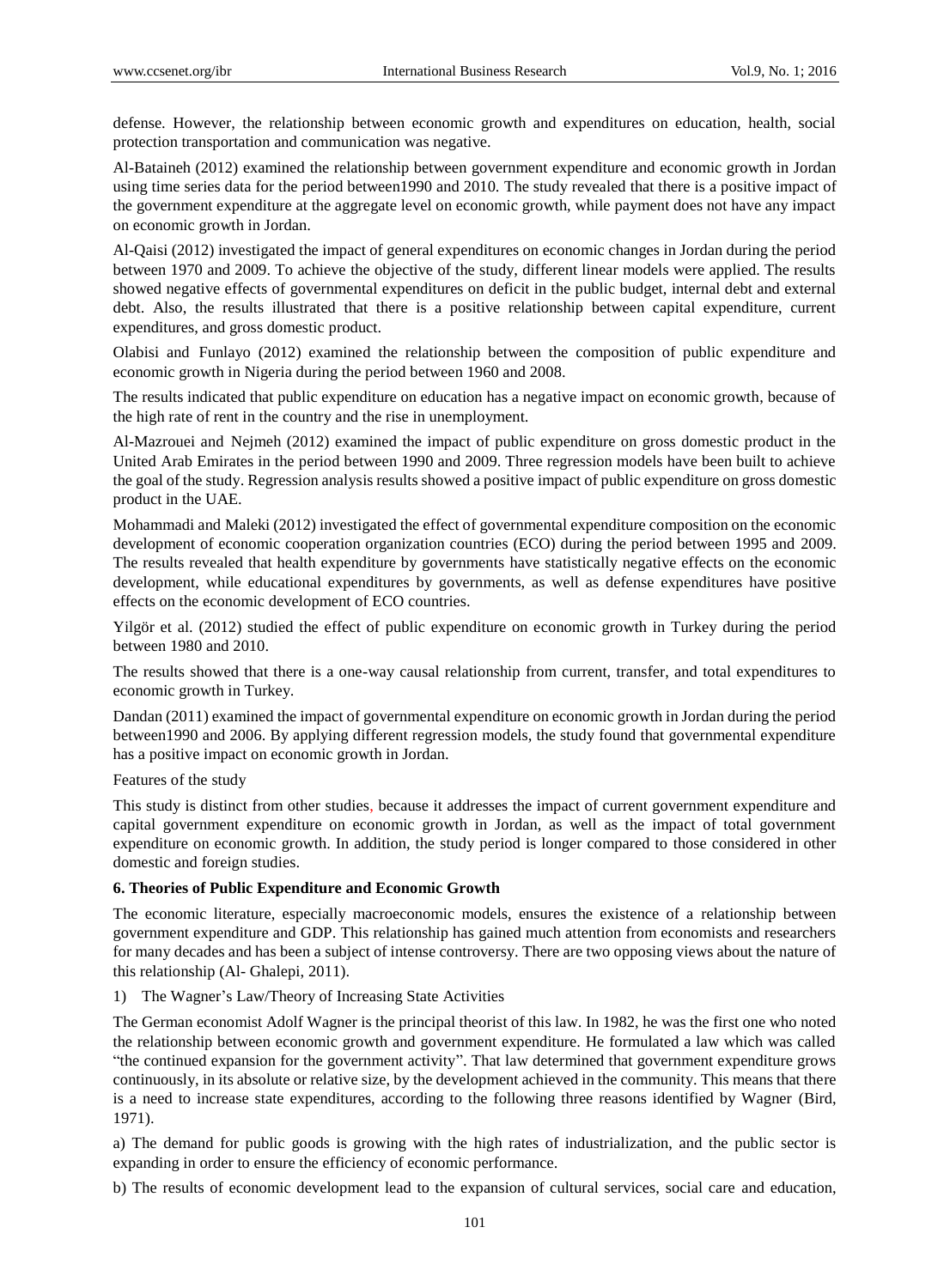leading to higher government expenditure.

c) Government interference for management and financing the natural monopolies.

The supporters of this theory believe in effective intervention in the economy by the government; through spending and saving money in order to stimulate demand for goods and services, as well as to ensure economic growth and stability. However, this contrasts with the approach of the supply side of public finances, where the expenditure distorts economic growth by inflation.

2) The Keynesian Theory

The theory of British economist John Maynard Keynes has formed a new direction in economic thought. He believed that the problem does not lie in the supply side, which focused on theories and previous laws, but in the side of aggregate demand. The Keynesian point of view gives utmost importance to expenditures, with the main goal being increased effective demand. It was found that the increase in government expenditures should be considered a basic tool of economic policy (Nelson & Plosser, 1984).

#### **7. Model Specification**

The Multiple Linear Regression model was built based upon a study by Olabisi and Funlayo (2012). The model is specified as follows:

$$
GDP = f(TGE, Capital GE, Current GE)
$$
\n
$$
(1)
$$

In econometrics, the function (1) can be transformed as:

$$
GDP = \lambda 0 + \lambda 1TGE + \mu
$$
  
\n
$$
GDP = \lambda 0 + \lambda 2 \text{ Capital GE} + \mu
$$

GDP = 
$$
\lambda 0 + \lambda 3
$$
 Current GE  
3

Where:

GDP = Gross Domestic Product TGE = Total Government Expenditure Capital GE = Capital Government Expenditure Current GE = Current Government Expenditure  $\lambda$ 0 = Intercept of the regression line

$$
\lambda i
$$
 (i = 1, 2, 3) = Coefficient of weights of the components of government expenditure.

#### **8. Data Analysis and Discussion**

This study set up an econometric model to test the relationship between government expenditure and the growth of the Jordanian economy. The study uses annual data from 1980 to 2013. The sources of this data were :the Central Bank of Jordan statistical bulletin and the Department of Statistics.

Description of Study Variables: The table below reflects a summary of the statistical results for the variables of the study.

| Max      | Min         | SD       | Mean     | Variable             |
|----------|-------------|----------|----------|----------------------|
| 0.293019 | 0.030699    | 0.057598 | 0.099901 | <b>GR GDP</b>        |
| 0.184324 | $-0.023088$ | 0.057909 | 0.081972 | <b>GR</b> Total GE   |
| 0.507042 | $-0.361927$ | 0.233906 | 0.070924 | <b>GR Capital GE</b> |
| 0.222979 | $-0.02457$  | 0.067631 | 0.092894 | <b>GR</b> Current GE |

Source: Results of the statistical analysis.

Growth in Gross Domestic Product (GRGDP): The mean of growth in gross domestic product was about 10%, and the standard deviation was approximately 6%. This growth ranged between about 3% as a minimum and approximately 29% as a maximum.

Growth in Total Government Expenditures (GR Total GE): The mean of growth in total government expenditures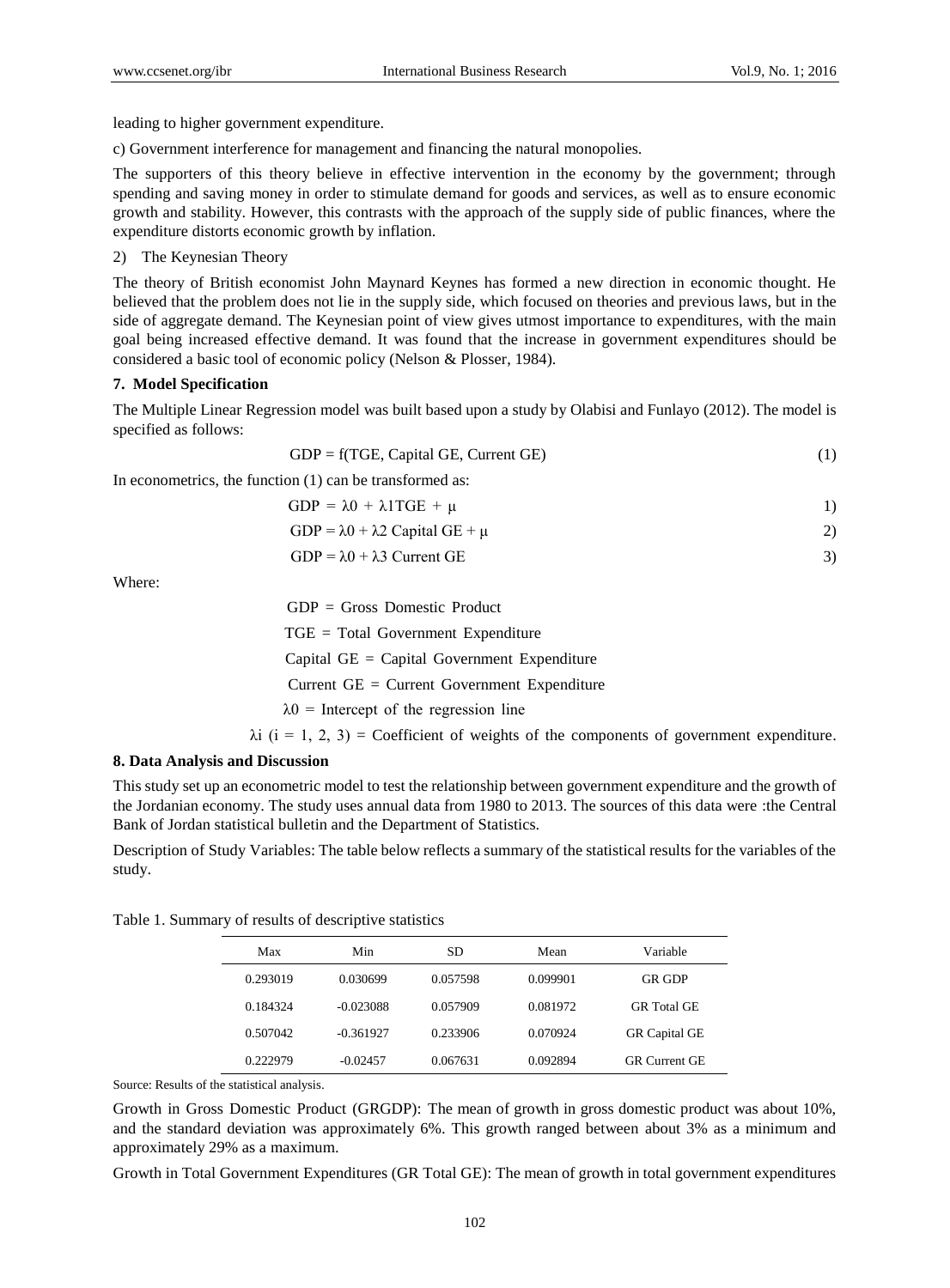was about 8%, and the standard deviation was approximately 6%. This growth ranged between about -2% as a minimum, and approximately 18% as a maximum.

Growth in Capital Government Expenditures (GR Capital GE): The mean of growth in capital government expenditures was about 7%, and the standard deviation was approximately 23%. This growth ranged between about -36% as a minimum, and approximately 51% as a maximum.

Growth in Current Government Expenditures (GR Current GE): The mean of growth in current government expenditures was about 9%, and the standard deviation was approximately 7%. This growth ranged between about -2% as a minimum and approximately 22% as a maximum.

Stationarity of the variables GE and GDP was tested using the Augmented Dickey-Fuller (ADF) test. Table 2 reports the results, which suggest the rejection of the unit root null hypothesis of stationarity for components of government expenditure and GDP at that level.

Table 2. Unit root test results

| Variable             | ADF (level) | P-value    | <b>Integration Order</b> |
|----------------------|-------------|------------|--------------------------|
| <b>GR GDP</b>        | $-3.68785$  | $0.0116*$  | I(0)                     |
| <b>GR</b> Total GE   | $-3.43024$  | $0.0203**$ | I(0)                     |
| <b>GR Capital GE</b> | $-6.70135$  | $0.000*$   | I(0)                     |
| <b>GR</b> Current GE | $-4.57118$  | $0.0016*$  | I(0)                     |

*Note.* \* rejection the null hypothesis of unit root at 1% significant levels.

\*\* rejection the null hypothesis of unit root at 5% significant levels.

From Table 2 above, we can note that all the variables of the study were stable at that level, therefore we reject the null hypothesis which states that stillness varies. This means that the variables are stable at that level, which is clear from the values of probability which were statistically significant at that level: 5%.

Homogeneous Test: The Breusch-Pagan-Godfrey test was used in order to identify the homogeneity of data studied, and the results were as shown in Table 3.

Table 3. Breusch-Pagan-Godfrey test for homogeneity

| Variable             | <b>F-statistic</b> | Pro.   |
|----------------------|--------------------|--------|
| <b>GR</b> Total GE   | 5.290771           | 0.313  |
| <b>GR</b> Capital GE | 0.183504           | 0.6725 |
| <b>GR</b> Current GE | 3.867425           | 0.620  |

From Table 3 above, we can observe that there is no problem related to heterogeneity, where the values of statistical significance (probability) for all the variables were insignificant (less than 5%), which indicates that there is no problem in homogeneity.

Serial Correlation Test: The Breusch-Godfrey Serial Correlation LM test was used in order to ensure that there was no serial correlation between the data studied, and the results were as shown in Table 4.

Table 4. Breusch-Godfrey serial correlation LM test

| Variable             | F-statistic | Pro.   |
|----------------------|-------------|--------|
| <b>GR</b> Total GE   | 0.462859    | 0.7621 |
| <b>GR</b> Capital GE | 1.930841    | 0.1711 |
| <b>GR</b> Current GE | 2.454614    | 0.1114 |

From Table 4 above, we can see that there is no problem related to serial correlation between the dependent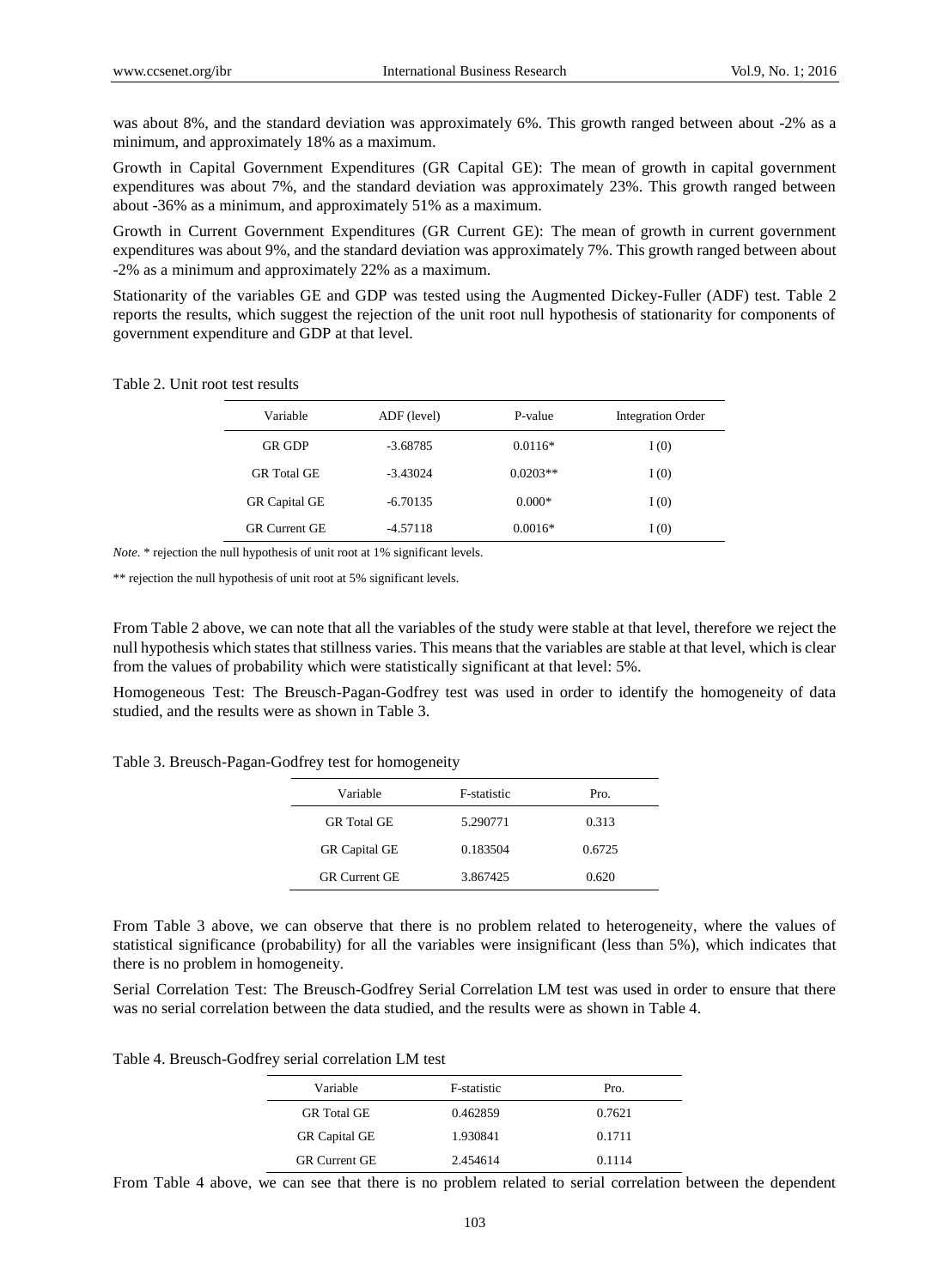variable (GRGDP) and all the independent variables. The values of statistical significance (probability) for all the variables were insignificant (less than 5%), which indicates that there is no serial correlation problem.

Regression Analysis: With E-Views software, GDP was regressed on the components of government expenditure, and the results shown in Table 5 below were obtained.

Table 5. Regression analyses test results

| Variable             | Coefficient | T-Statistic | P-value   |
|----------------------|-------------|-------------|-----------|
| <b>GR</b> Total GE   | 0.564721    | 3.235053    | $0.0038*$ |
| C                    | 0.053609    | 3.08138     | 0.0055    |
| R-squared            |             | 0.322359    |           |
| <b>GR Capital GE</b> | 0.032333    | 0.621254    | 0.5408    |
| C                    | 0.097608    | 7.823719    | $\theta$  |
| R-squared            |             | 0.017241    |           |
| <b>GR Current GE</b> | 0.428911    | 2.734286    | $0.0121*$ |
| C                    | 0.060057    | 3.356288    | 0.0029    |
| R-squared            |             | 0.253638    |           |

*Note.* \*significant impact at 1% significant levels.

The regression results revealed that there exists a significant positive relationship between total government expenditure and economic growth. However, the results also indicated that current government expenditure has a significant positive impact on economic growth, while capital government expenditure was not significantly related to economic growth.

We can note that total government expenditure explains about 32% of the changes in economic growth, but current government expenditure explain only about 25% from this change (as shown in Table 2).

# **9. Conclusion**

The main objective of this study was to examine the impact of government expenditure on economic growth in Jordan during the period between 1980 to 2013.

The following conclusion can be drawn from the study results.

1) There is a positive impact for both total government expenditure and current government expenditure on economic growth, which supports the Keynesian model.

2) There is no significant relationship between capital government expenditure and economic growth. This may be due to the need for a longer period of time in order to demonstrate the capital government expenditure's effect on economic growth. This is particularly because Jordan is classified as a developing country.

Based on the findings of the empirical analysis, this study provides the following recommendations.

1) Capital government expenditure should be directed mainly to current productive economic activities, in order to stimulate activity in the economic sectors.

2) Since the analysis showed that total and current government expenditures have a positive effect on economic growth, they require more favorable attention.

3) Government should cut down on its capital expenditure and spend more on current investments which will enhance the economic activities in the short-term.

## **References**

Abu-Eideh, O. (2015). Causality Between Public Expenditure and GDP Growth in Palestine: An Econometric Analysis of Wagner's Law. *Journal of Economics and Sustainable Development, 6*(2), 189-199.

Al-Bataineh, I. (2012). The Impact of Government Expenditures on Economic Growth in Jordan. *Interdisciplinary Journal of Contemporary Research in Business, 4*(6), 1320-1338.